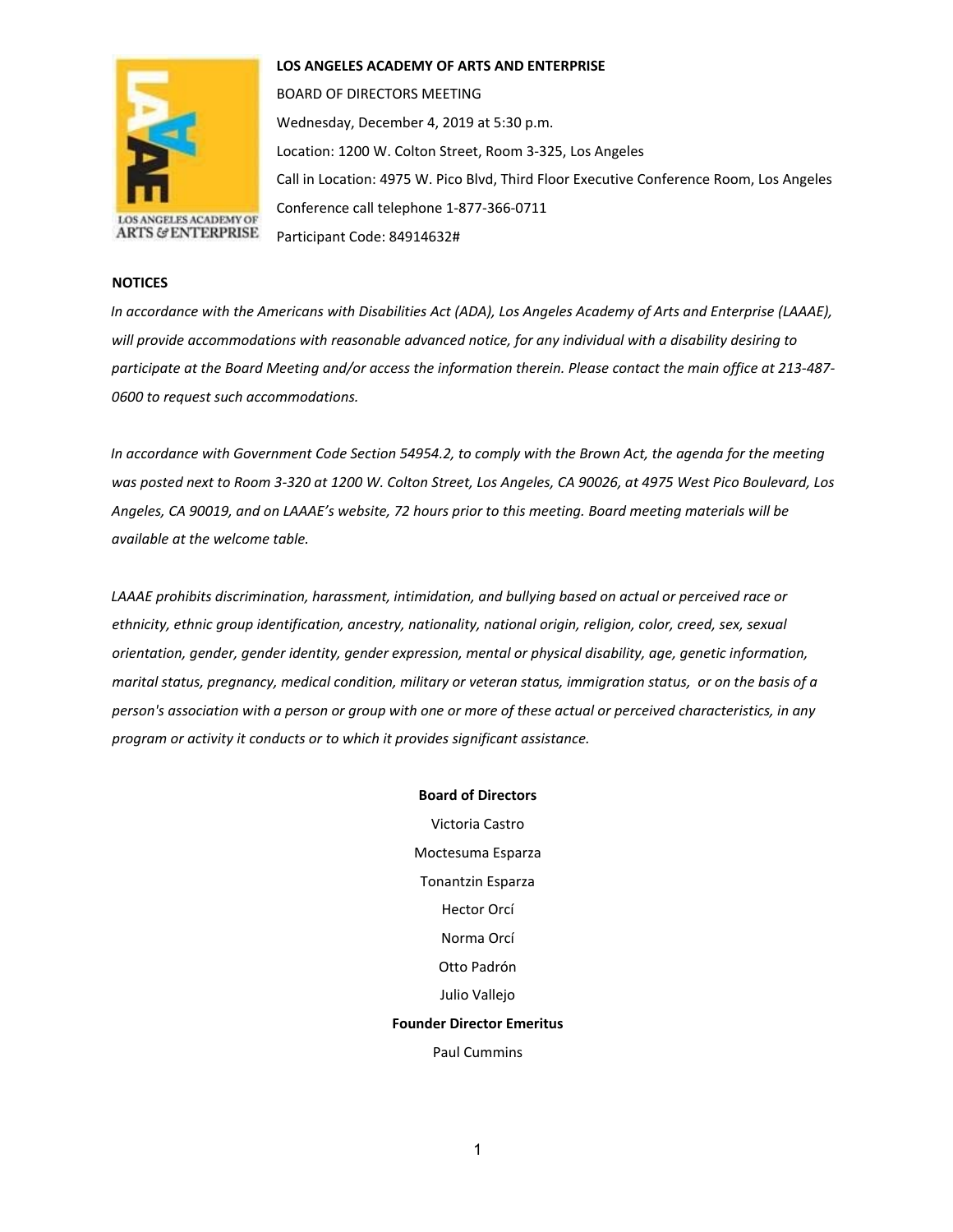Los Angeles Academy of Arts and Enterprise Board of Directors Meeting continued

## **AGENDA**

- 1. Welcome Call to Order Roll Call Establish Quorum
- 2. Approval of Agenda
- 3. Stakeholder Update
- 4. Public Comment
- 5. Approval of Previous Meeting Minutes
- 6. Principal Update
	- a. Enrollment Update
	- b. Academic Update
	- c. Arts Update
	- d. Students of the Month (October/November)
		- i. Empathy:
		- ii. Integrity:
		- iii. Respect:
		- iv. Perseverance:
		- v. Innovation:
- 7. Consent Agenda
	- a. No Items
- 8. New Business
	- a. Approval of Financial Reports
		- i. Balance Sheet (October 2019)
		- ii. Income Statement (October 2019)